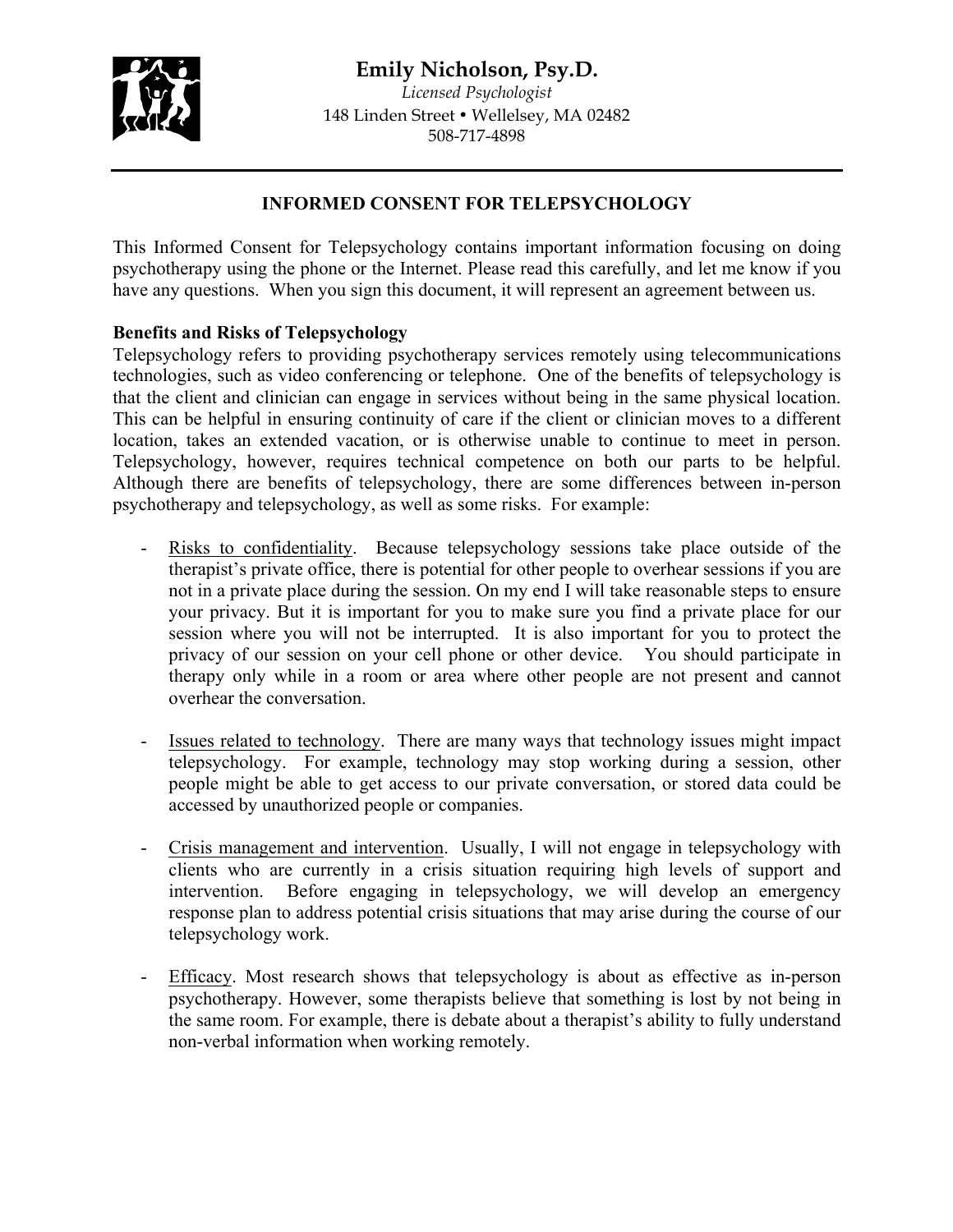# **Emily Nicholson, Psy.D.**



*Licensed Psychologist* 148 Linden Street • Wellelsey, MA 02482 508-717-4898

#### **Electronic Communications**

We will decide together which kind of telepsychology service to use. You may have to have certain computer or cell phone systems to use telepsychology services. You are solely responsible for any cost to you to obtain any necessary equipment, accessories, or software to take part in telepsychology.

### **Confidentiality**

I have a legal and ethical responsibility to make my best efforts to protect all communications that are a part of our telepsychology. However, the nature of electronic communications technologies is such that I cannot guarantee that our communications will be kept confidential or that other people may not gain access to our communications. I will try to use updated encryption methods, firewalls, and back-up systems to help keep your information private, but there is a risk that our electronic communications may be compromised, unsecured, or accessed by others. You should also take reasonable steps to ensure the security of our communications (for example, only using secure networks for telepsychology sessions and having passwords to protect the device you use for telepsychology).

The extent of confidentiality and the exceptions to confidentiality that I outlined in my Psychotherapy Services Agreement still apply in telepsychology. Please let me know if you have any questions about exceptions to confidentiality.

## **Appropriateness of Telepsychology**

My practice is an in-person practice because I believe that being in the same room is the most effective form of therapy. However, if a pandemic such as the current coronavirus requires that you or I remain at home, I am willing to provide telepsychology appointments.

#### **Emergencies and Technology**

Assessing and evaluating threats and other emergencies can be more difficult when conducting telepsychology than in traditional in-person therapy. To address some of these difficulties, we will create an emergency plan before engaging in telepsychology services. I will ask you to identify an emergency contact person who is near your location and who I will contact in the event of a crisis or emergency to assist in addressing the situation. I will ask that you sign a separate authorization form allowing me to contact your emergency contact person as needed during such a crisis or emergency.

If the session is interrupted for any reason, such as the technological connection fails, and you are having an emergency, do not call me back; instead, call 911or go to your nearest emergency room. Call me back after you have called or obtained emergency services.

If the session is interrupted and you are not having an emergency, disconnect from the session. I will re-contact you via the telepsychology platform on which we agreed to conduct therapy. If you have not heard from me within two (2) minutes, then call me or text me on my cell phone. That number is 508-717-4898.